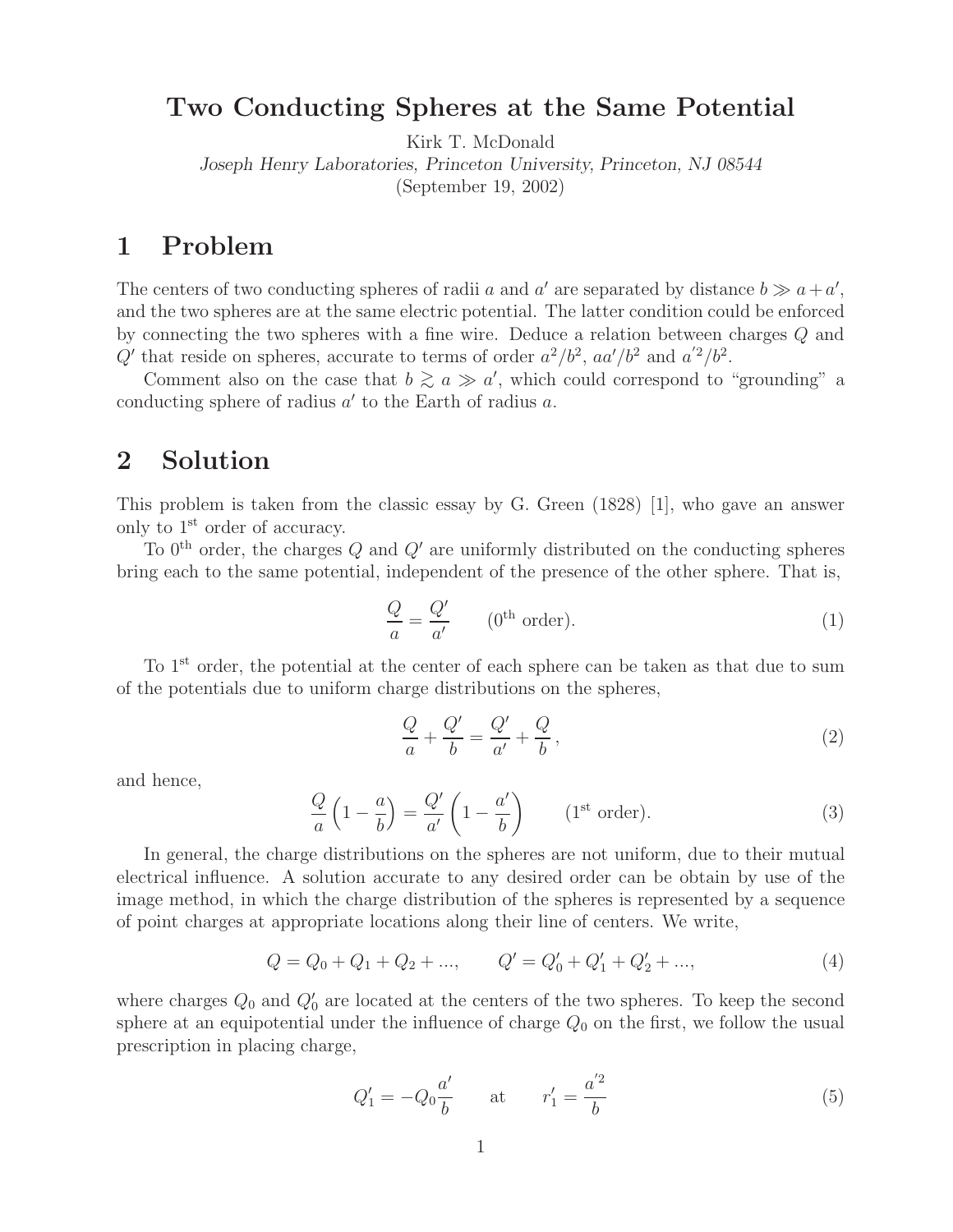from the center of the second sphere. Likewise, to keep the first sphere at an equipotential, we place charge,

$$
Q_1 = -Q'_0 \frac{a}{b} \qquad \text{at} \qquad r_1 = \frac{a^2}{b} \tag{6}
$$

from the center of that sphere. Then, to keep the spheres at equipotentials under the influence of charges  $Q_1$  and  $Q'_1$ , we add charges,

$$
Q_2' = -Q_1 \frac{a'}{b - r_1} = Q_0' \frac{aa'}{b^2 - a^2} \qquad \text{at} \qquad r_2' = \frac{a'^2}{b - r_1},\tag{7}
$$

and,

$$
Q_2 = -Q_1' \frac{a}{b - r_1'} = Q_0 \frac{aa'}{b^2 - a'^2} \qquad \text{at} \qquad r_2 = \frac{a^2}{b - r_1'},\tag{8}
$$

*etc.*

The additional charges  $Q_1, Q_2, ..., Q'_1, Q'_2, ...,$  have been positioned so that they do not change the potentials of the two spheres. The condition that the two spheres be at the same potential is therefore,

$$
\frac{Q_0}{a} = \frac{Q'_0}{a'}\,. \tag{9}
$$

To 2nd order, the total charge on the first sphere can now be written as,

$$
Q = Q_0 + Q_1 + Q_2 = Q_0 - \frac{Q'_0 a}{b} + Q_0 \frac{aa'}{b^2 - a'^2} = Q_0 \left( 1 - \frac{a'}{b} + \frac{aa'}{b^2 - a'^2} \right),\tag{10}
$$

while,

$$
Q' = Q'_0 + Q'_1 + Q'_2 = Q'_0 - \frac{Q_0 a'}{b} + Q'_0 \frac{a a'}{b^2 - a^2} = Q'_0 \left( 1 - \frac{a}{b} + \frac{a a'}{b^2 - a^2} \right). \tag{11}
$$

We eliminate  $Q_0$  and  $Q'_0$  by using eq. (9) again to find (for any  $b > a + a'$ ),

$$
\frac{Q}{a}\left(1 - \frac{a}{b} + \frac{aa'}{b^2 - a^2}\right) = \frac{Q'}{a'}\left(1 - \frac{a'}{b} + \frac{aa'}{b^2 - a'^2}\right). \tag{12}
$$

The result (12) was first obtained by Thomson [2]. See also sec. 174 of [3], from which the expansion to  $5<sup>th</sup>$  order can be inferred. At  $3<sup>rd</sup>$  order, eq. (12) becomes,

$$
\frac{Q}{a}\left(1-\frac{a}{b}+\frac{aa'}{b^2-a^2}-\frac{a^2a'}{b(b^2-a^2-a'^2)}\right)=\frac{Q'}{a'}\left(1-\frac{a'}{b}+\frac{aa'}{b^2-a'^2}-\frac{aa'^2}{b(b^2-a^2-a'^2)}\right).
$$
\n(13)

To 2<sup>nd</sup> order of accuracy when  $b \gg a + a'$  this can also be written as,

$$
\frac{Q}{a}\left(1-\frac{a}{b}+\frac{aa'}{b^2}\right) = \frac{Q'}{a'}\left(1-\frac{a'}{b}+\frac{aa'}{b^2}\right) \qquad (2^{\text{nd}} \text{ order}).\tag{14}
$$

The 1<sup>st</sup>-order result (3) is contained within the  $2<sup>nd</sup>$ -order result (14), as expected.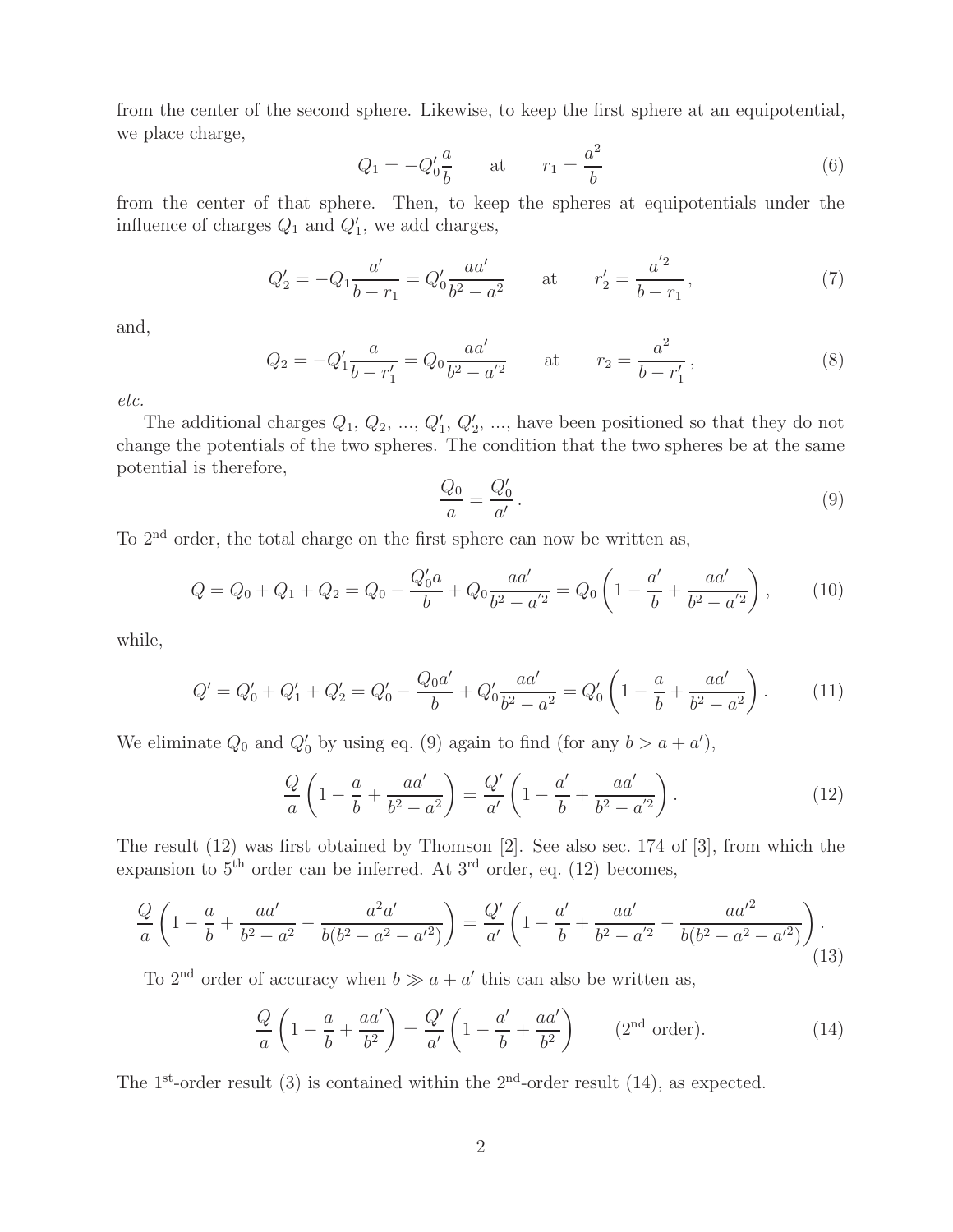# **2.1** "Grounding:"  $b = a + d$  with  $a \gg d \gg a'$

*This section added Sept. 5, 2011.*

When  $a \gg d \gg a'$ , the electric field due to the large sphere in the vicinity of the small sphere (and in its absence) is essentially uniform with value  $E_a = Q/a^2$ . The potential due to charge  $Q$  at distance  $d$  above the surface of the large sphere is lower that the surface potential  $Q/a$  by  $\Delta V \approx E_a d = Q d/a$ . When the small sphere is at distance d, placing charge  $Q'$  on it raises its potential by  $Q'/a'$ , so with charge,

$$
Q' \approx \frac{a'd}{a^2}Q,\tag{15}
$$

the small sphere has the same potential as the large one.

Surprisingly, this result does not follow from the  $2<sup>nd</sup>$ -order image result eq. (12), in that the terms in parenthesis on the left can be approximated as  $d/a + a'/2d$  and the terms in parenthesis on the right by 1, to find,

$$
Q' \approx \frac{a'}{a} \left(\frac{d}{a} + \frac{a'}{2d}\right) Q \qquad (2^{\text{nd}} \text{ order}). \tag{16}
$$

However, when we use the 3<sup>rd</sup>-order result (13) the (relatively large) term  $a'/2d$  in eq. (16) is cancelled and we obtain eq. (15).

For example, if the first sphere is the Earth with raidus  $a \approx 6.4 \times 10^8$  cm and the small sphere has radius  $a' = 1$  cm at distance  $d = 10$  m above the Earth, then "grounding" the small sphere to Earth via a fine wire would leave it with charge

$$
Q' \approx \frac{a'd}{a^2} Q \approx -\frac{1 \cdot 10^3 \cdot 5 \times 10^5}{4 \times 10^{17}} \approx -10^{-9} \text{ C},\tag{17}
$$

noting that the electric charge Q of the Earth is about  $-500,000 \text{ C } [4]$ .

"Grounding" a conductor does not reduce its charge to zero, but only to a practically negligible amount.

#### **2.2 Two Conducting Spheres in Contact**

A solution by the method of inversion is given in sec. 175 of [3] and by the method of images in [5]. For  $a' \ll a$  the charges on the two conducting spheres, in contact, are related by

$$
Q' \approx \frac{\pi^2 a'^2}{6a^2} Q = 1.65 \frac{a'^2}{a^2} Q,\tag{18}
$$

which is slightly larger than the prediction of eq. (15) when  $d = a'$ .

## **References**

[1] G. Green, *Mathematical Papers*, (Chelsea Publishing Co., Bronx, NY, 1970), pp. 55-56, http://kirkmcd.princeton.edu/examples/EM/green\_papers.pdf